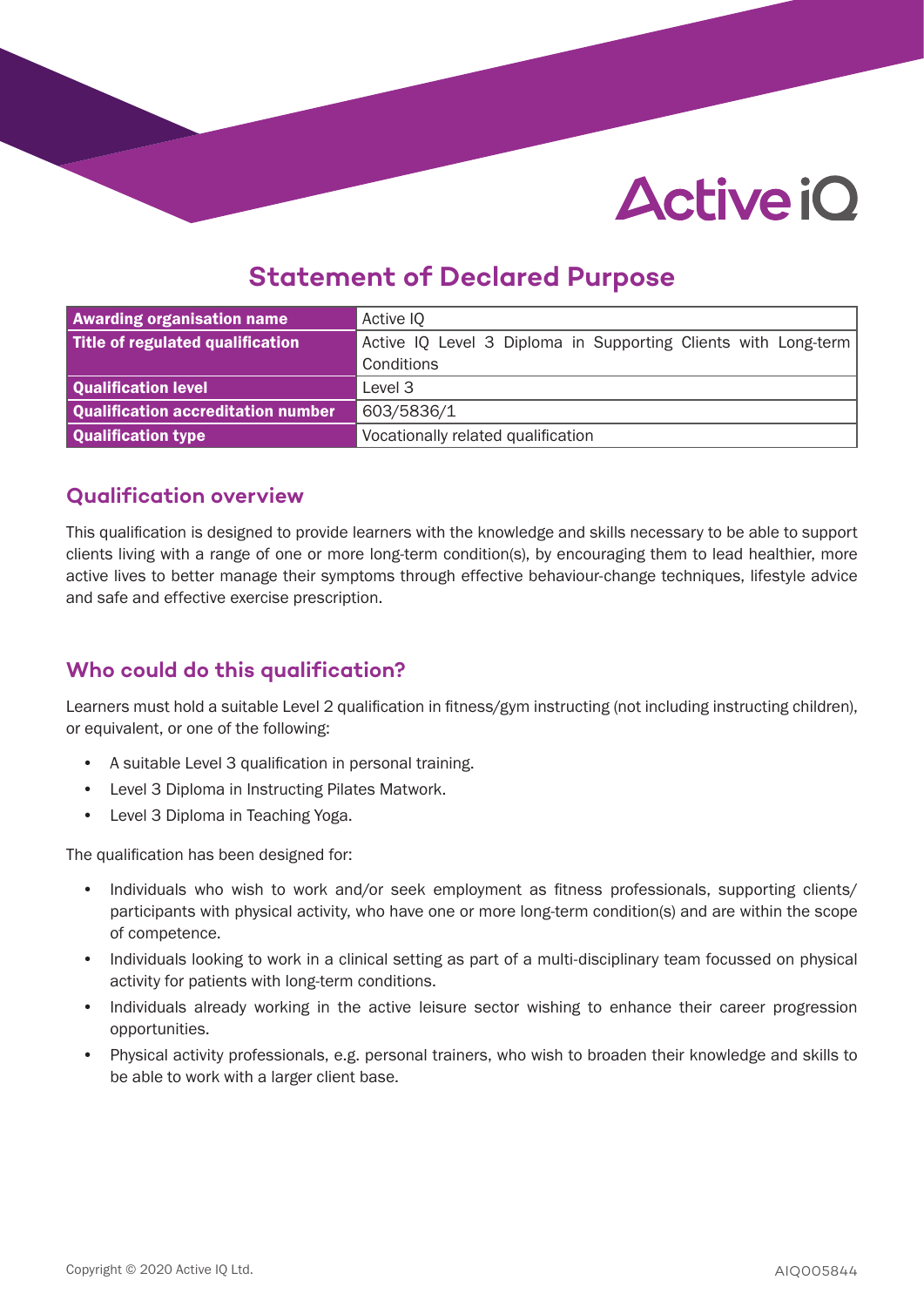## **Active iO**

#### **What does the qualification cover?**

During the qualification learners will cover the following:

- An understanding of anatomy and physiology and how it applies to health and fitness.
- An understanding of the current health landscape, looking at UK prevalence and reasons why we have an increasing health problem, for example, socio-economic reasons and an ageing population.
- A deeper understanding of behaviour-change theories and how to successfully apply behaviour-change techniques when working with clients with long-term conditions.
- How to plan and adapt exercise safely and effectively when working with clients with long-term conditions.
- An understanding of professional practice for fitness professionals working with clients with long-term conditions.

#### **Qualification structure**

To achieve the qualification learners must complete the five mandatory units.

|    | <b>Unit</b>                                                        | <b>Accreditation number</b> | <b>Level</b> |
|----|--------------------------------------------------------------------|-----------------------------|--------------|
| 1. | Applied anatomy and physiology for exercise, health and fitness    | F/615/4012                  | З            |
| 2. | The health landscape                                               | A/618/1094                  | З            |
| 3. | Managing long-term conditions                                      | F/618/1095                  | 4            |
| 4. | Behaviour change for clients with long-term conditions             | L/618/1097                  | З            |
| 5. | Planning and adapting physical activity for clients with long-term | M/618/1108                  | З            |
|    | conditions                                                         |                             |              |

#### **What could this qualification lead to?**

This accredited achievement is valued and recognised by employers and can assist learners to increase/enhance their career opportunities, progression and earning potential.

Learners will be able to progress to the following job role:

• Exercise referral instructor.

#### **Will the qualification support progression to further learning, and, if so, what?**

The qualification is designed to offer entry to employment; however, learners can also progress onto the following qualifications:

- Active IQ Level 4 Certificate in Physical Activity and Lifestyle Strategies for Managing Low Back Pain.
- Active IQ Level 4 Certificate in Physical Activity and Weight Management for Obese and Diabetic Clients.